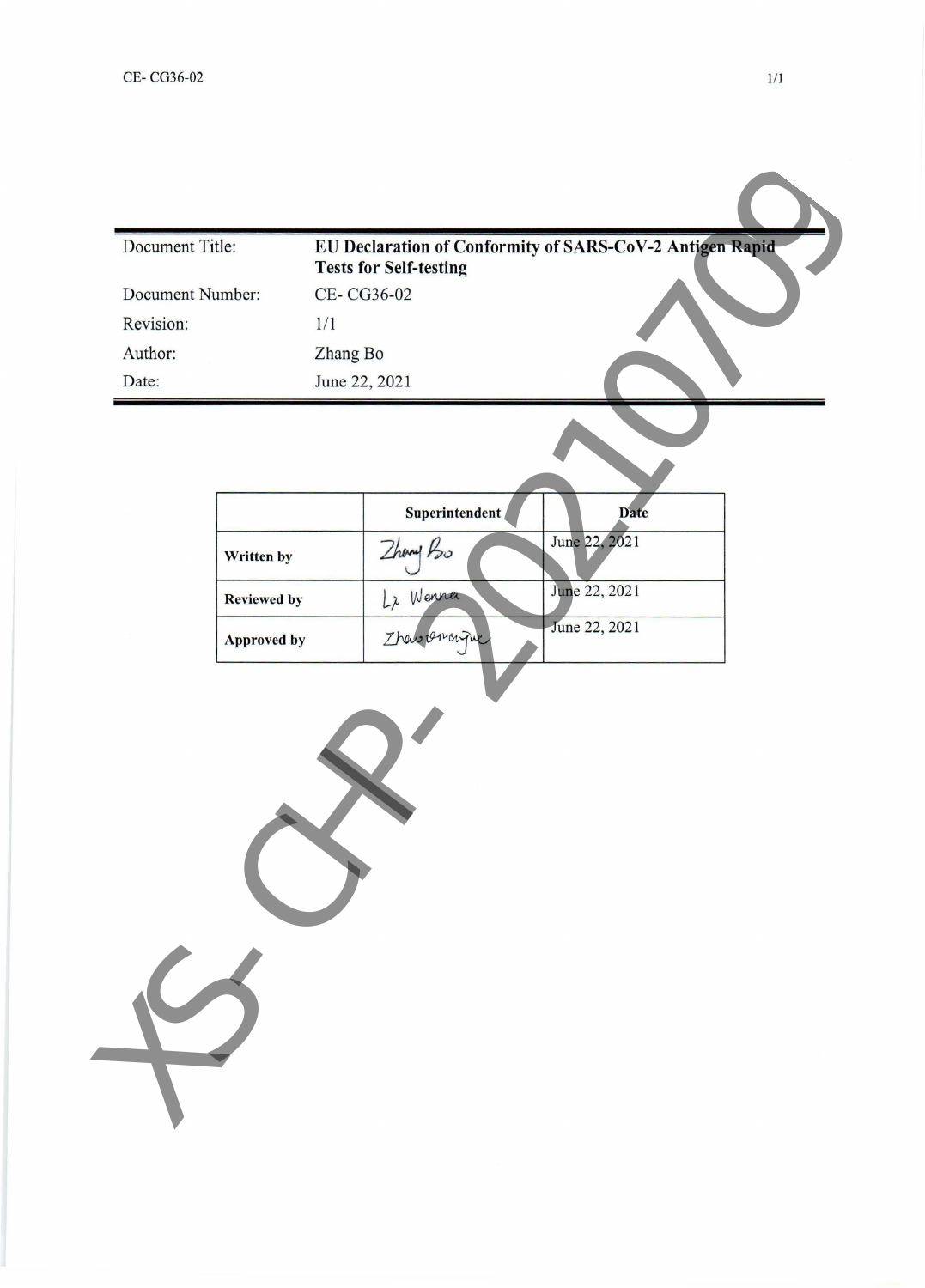## REVISION STATUS:

| Version | <b>Brief Description of Revision</b> | Author   | Date(DD MM YYYY) |
|---------|--------------------------------------|----------|------------------|
| 1/0     | New Procedure                        | Zhang Bo | 2021.03.14       |
| $1/1\,$ | Official version                     | Zhang Bo | 2021.06.22       |
|         |                                      |          |                  |
|         |                                      |          |                  |
|         |                                      |          |                  |
|         |                                      |          |                  |
|         |                                      |          |                  |
|         |                                      |          |                  |
|         |                                      |          |                  |
|         |                                      |          |                  |
|         |                                      |          |                  |
|         |                                      |          |                  |
|         |                                      |          |                  |
|         |                                      |          |                  |
|         |                                      |          |                  |
|         |                                      |          |                  |
|         |                                      |          |                  |
|         |                                      |          |                  |
|         |                                      |          |                  |
|         |                                      |          |                  |
|         |                                      |          |                  |
|         |                                      |          |                  |
|         |                                      |          |                  |
|         |                                      |          |                  |
|         |                                      |          |                  |
|         |                                      |          |                  |
|         |                                      |          |                  |
|         |                                      |          |                  |
|         |                                      |          |                  |
|         |                                      |          |                  |
|         |                                      |          |                  |
|         |                                      |          |                  |
|         |                                      |          |                  |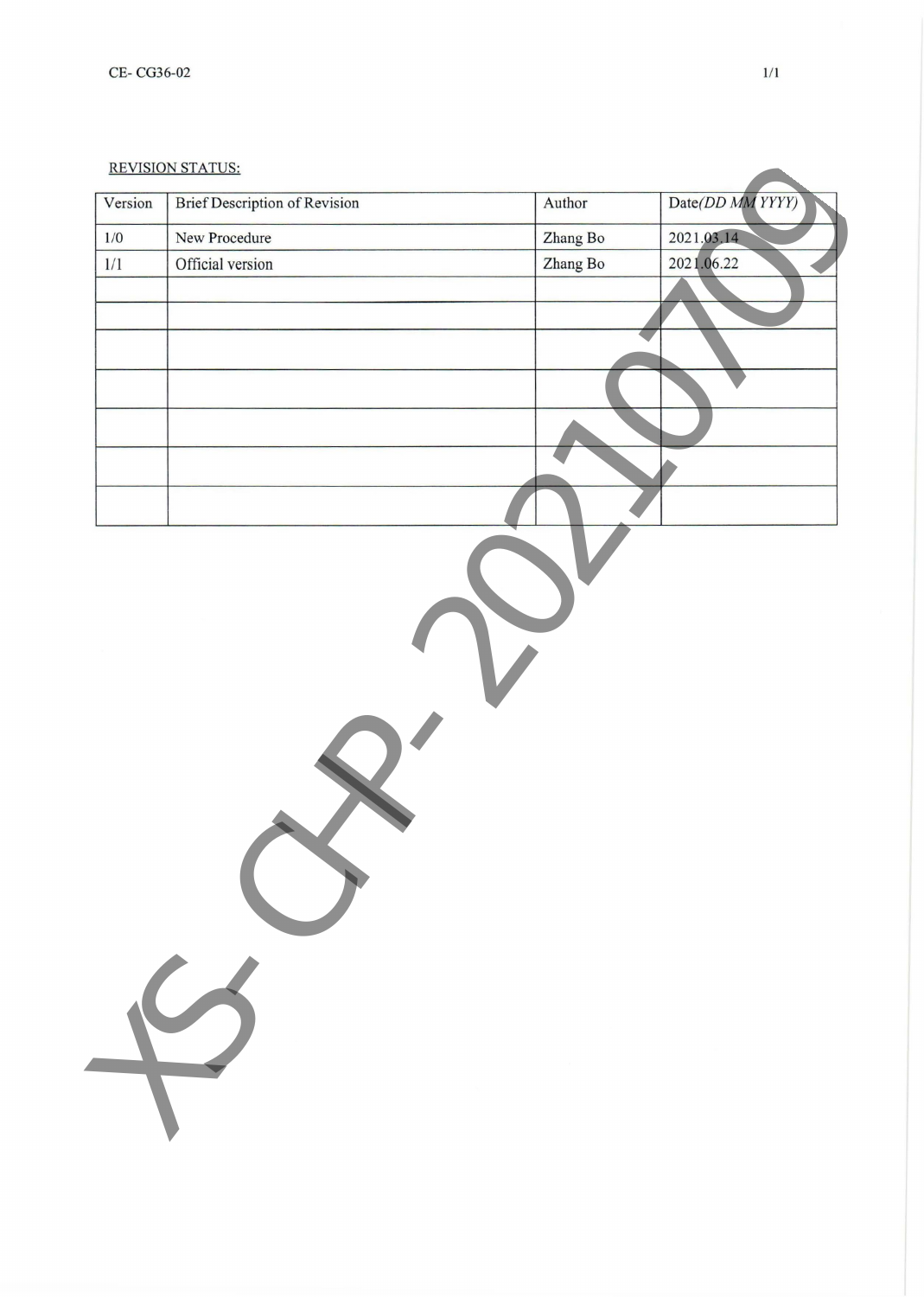## **EU Declaration of Conformity**

| <b>REF</b> code | <b>Specifications</b> |
|-----------------|-----------------------|
| CG3601          | 1 <sub>test</sub>     |
| CG3605          | 5tests                |
| CG3610          | 10tests               |
| CG3625          | 25tests               |
| CG3650          | 50tests               |

| Initially icens |
|-----------------|

| Certificate                                          | Initially issued Last renewal | Valid until |
|------------------------------------------------------|-------------------------------|-------------|
| <b>Full Quality Assurance System Certificate No:</b> |                               |             |
| HL 2062714-1                                         | 2021-06-21                    | 2024-05-26  |

| Manufacturer: Beijing Lepu Medical Technology Co., Ltd.                                                     |                       |                                  |                     |             |
|-------------------------------------------------------------------------------------------------------------|-----------------------|----------------------------------|---------------------|-------------|
| Address: No. 37, Chaoqian Road, Changping District, Beijing, 102200, China                                  |                       |                                  |                     |             |
| Tel.: $+86-10-80123111$                                                                                     | Fax: +86-10-80123100  |                                  |                     |             |
| <b>SRN:</b> To be registered                                                                                |                       |                                  |                     |             |
| European representative: Lepu Medical (Europe) Cooperatief U.A.                                             |                       |                                  |                     |             |
| Address: Abe Lenstra Boulevard 36, 8448 JB, Heerenveen, The Netherlands                                     |                       |                                  |                     |             |
| Tel: $+31-515-573399$                                                                                       | Fax: $+31-515-760020$ |                                  |                     |             |
| SRN: To be registered                                                                                       |                       |                                  |                     |             |
|                                                                                                             |                       |                                  |                     |             |
| Product: SARS-CoV-2 Antigen Rapid Tests for Self-testing                                                    |                       |                                  |                     |             |
| <b>Model List: Card</b>                                                                                     |                       |                                  |                     |             |
|                                                                                                             | <b>REF</b> code       | <b>Specifications</b>            |                     |             |
|                                                                                                             | CG3601                | 1 <sub>test</sub>                |                     |             |
|                                                                                                             | CG3605                | 5tests                           |                     |             |
|                                                                                                             | CG3610                | 10tests                          |                     |             |
|                                                                                                             | CG3625                | 25tests                          |                     |             |
|                                                                                                             | CG3650                | 50tests                          |                     |             |
|                                                                                                             |                       |                                  |                     |             |
| <b>Applied Standards List: See Annex 1</b>                                                                  |                       |                                  |                     |             |
|                                                                                                             |                       |                                  |                     |             |
| <b>Classification:</b> self testing                                                                         |                       |                                  |                     |             |
|                                                                                                             |                       |                                  |                     |             |
| Conformity Assessment Route: IVDD Annex IV excluding (4, 6)                                                 |                       |                                  |                     |             |
|                                                                                                             |                       |                                  |                     |             |
| We hereby declare that the above mentioned product meet the provisions of the IVDD 98/79/EC for in vitro    |                       |                                  |                     |             |
| diagnostic medical devices. All supporting documentation is retained under the premises of the manufacturer |                       |                                  |                     |             |
| and Notified Body 0197, TÜV Rheinland LGA Products GmbH, Say Building, Tillystraße 2, 90431 Nürnberg,       |                       |                                  |                     |             |
| Germany.                                                                                                    |                       |                                  |                     |             |
|                                                                                                             |                       |                                  |                     |             |
|                                                                                                             |                       | 0197                             |                     |             |
| Certificate                                                                                                 |                       | <b>Initially issued</b>          | <b>Last renewal</b> | Valid until |
| <b>Full Quality Assurance System Certificate No:</b>                                                        |                       |                                  |                     |             |
| HL 2062714-1                                                                                                |                       | 2021-06-21                       |                     | 2024-05-26  |
|                                                                                                             |                       |                                  |                     |             |
| The EU Declaration of Conformity is issued under the sole responsibility of the manufacturer: Beijing Lepu  |                       |                                  |                     |             |
| Medical Technology Co., Ltd.                                                                                |                       |                                  |                     |             |
| Signed for and on behalf of :                                                                               | Zher Orange           |                                  |                     |             |
| <b>Name</b>                                                                                                 | <b>Zhao Qianjie</b>   |                                  |                     |             |
| <b>Function (Company)</b>                                                                                   |                       | <b>Management Representative</b> |                     |             |
| Date                                                                                                        | 2021.06.22            |                                  |                     |             |
| Location                                                                                                    | <b>Beijing</b>        |                                  |                     |             |
|                                                                                                             |                       |                                  |                     |             |
|                                                                                                             |                       |                                  |                     |             |
|                                                                                                             |                       |                                  |                     |             |
|                                                                                                             |                       |                                  |                     |             |

Page 1 of 2